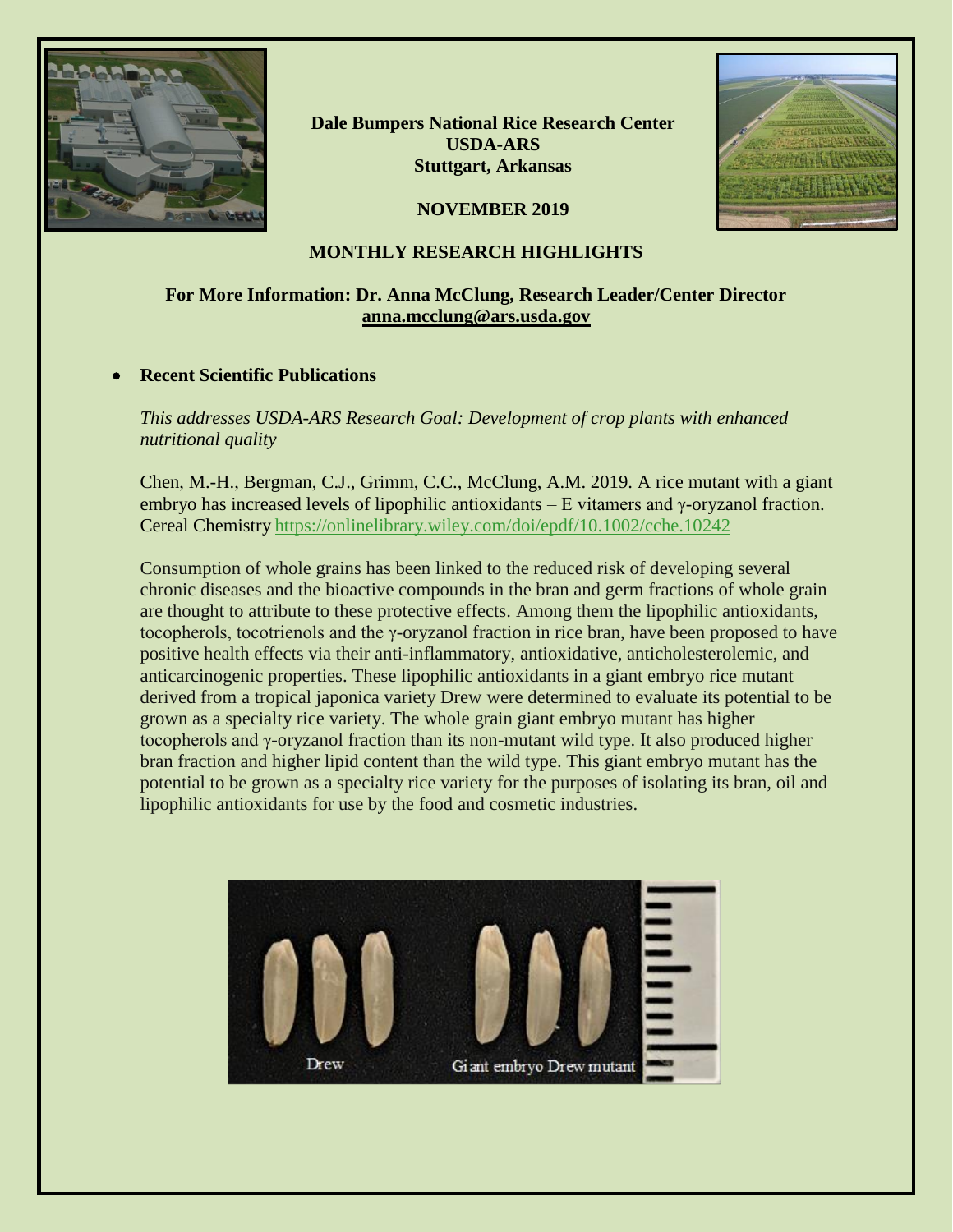### • **Technology Transfer**

#### ✓ **Interactions with the Research Community**

On November 11th, Dr. Yulin Jia provided information on effective blast resistance genes for US blast races to a scientist from a US University for studying plant innate immunity.



The latest issue of Cereal Chemistry has highlighted one of our collaborative publications as the "Editor's Pick".

Armstrong, P.R., McClung, A.M., Maghirang, E.B., Chen, M.H., Brabec, D.L., Yaptenco, K.F., Famoso, A.N. and Addison, C.. 2019. **Detection of Chalk in Single Kernels of Long Grain Milled Rice Using Imaging and Visible/Near Infrared Instruments. Cereal Chemistry**  DOI:10.1002/cche.10220.



accuracy depends on how chalk is defined.

Subscribing members, log in to Cereal Chemistry and read the article in the November/December issue. If you don't have an individual subscription, check to see if your institution is one of the 3200 institutions currently subscribed to the journal.

On November 10-13, Dr. Georgia Eizenga attended the Crop Science Society of America meeting in San Antonio, Texas. She made an oral presentation entitled "The Genetic Basis of Cold Stress Tolerance in Rice at the Seedling Stage Identified in Two Independent High-Resolution Genome-wide Association Mapping Studies". The theme of the meeting was "Embracing the Digital Environment" and it was jointly supported by the American Society of Agronomy and the Soil Science Society of America with over 4,000 scientists, professionals, educators, and students attending.



 Cold tolerant vs susceptible seedlings (Front. Plant Sci. 8:957)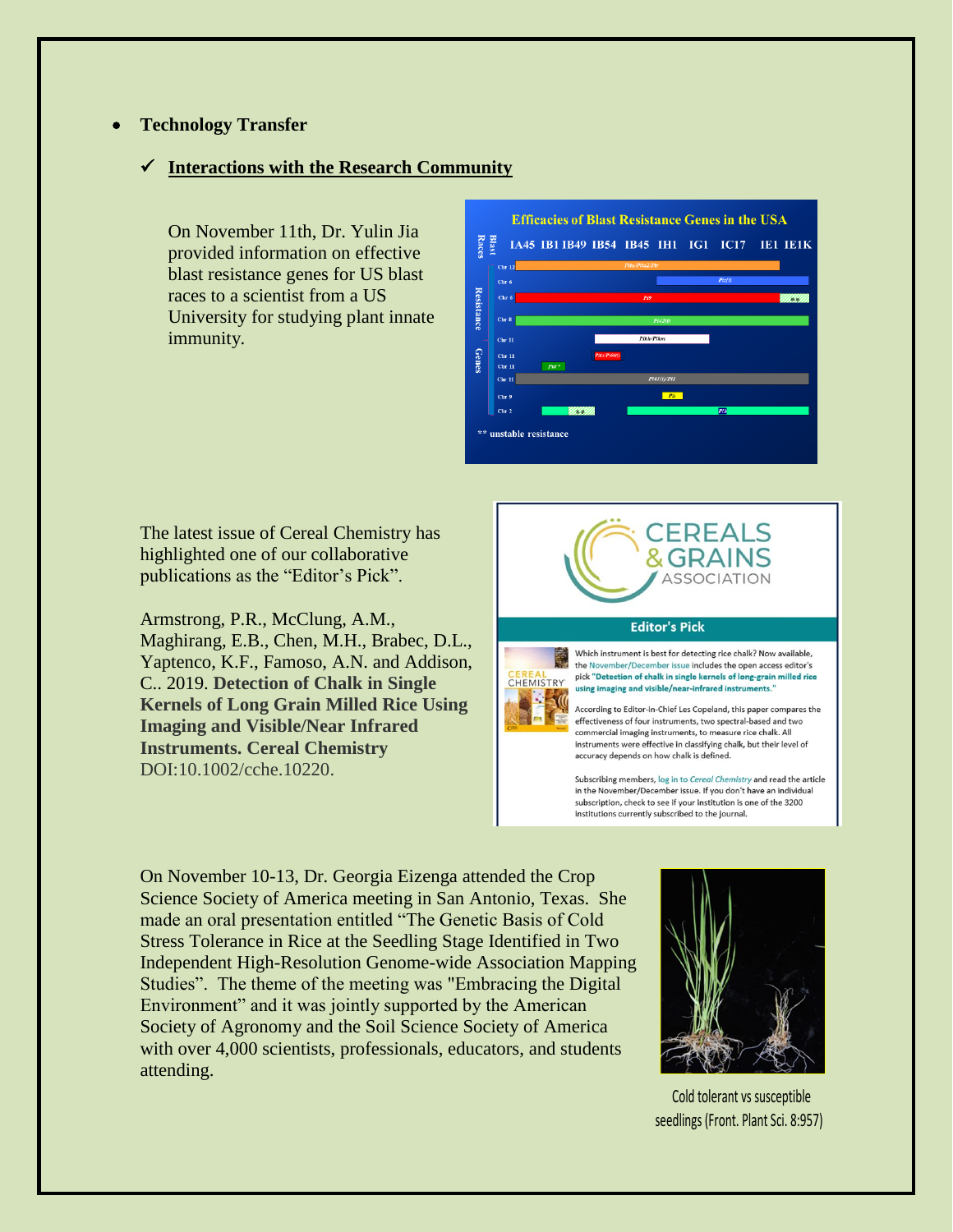## ✓ **Rice Germplasm Distributed**

During the month of November, 342 rice accessions from the Genetics Stocks *Oryza*  (GSOR) collection were distributed to researchers in the United States and the United Kingdom.

## • **Stakeholder Interactions**

On Nov. 4<sup>th</sup>, Dr. Anna McClung was contacted by a Minnesota company interested in developing instrumentation to measure starch content in rice. She provided reference materials regarding standards for determining amylose content.

### • **Education and Outreach**

On November 5th, Dr. Barnaby was interviewed by a college student, Ms. Tristan Johnson, at Prince George's Community College, Largo, MD as a part of student's technical communication course. The questions included 1) how to utilize technical communication daily as a scientist at USDA, 2) what are the technical communication processes when completing a research project, and 3) what is a misconception or stereotype of being a researcher at USDA.

On November 8th, Dr. Jai Rohila presented a short overview of career and employment opportunities available in the USDA-ARS to about 75 senior students from DeWitt High School during its 21st Career Expo, sponsored by Phillips Community College - University of Arkansas (PCCUA), DeWitt, AR. USDA-ARS was one of the 19 job fair vendors present at the event. Dr. Rohila's provided general information on career



choices available in USDA-ARS with several levels of education ranging from high school diploma, vocational education, B.S., M.S., to Ph.D. levels. He also described job opportunities available for students at the DBNRRC such as: summer employment, job shadowing, short-term lab projects, part-time jobs while studying at college. He distributed handouts explaining research activities at the center, contact information, and job applications to the interested students.

On November 8th, Dr. Yulin Jia participated in a telephone conference for the 6<sup>th</sup> Federal Asian Pacific American Council (FAPAC) 2019 career development program (CDP) graduation at USDA, Washington, DC 20250. Dr. Yulin Jia has been a mentor for CDP since 2016. Ms. Noelle Pinckney from Warehouse Commodity Management Division of